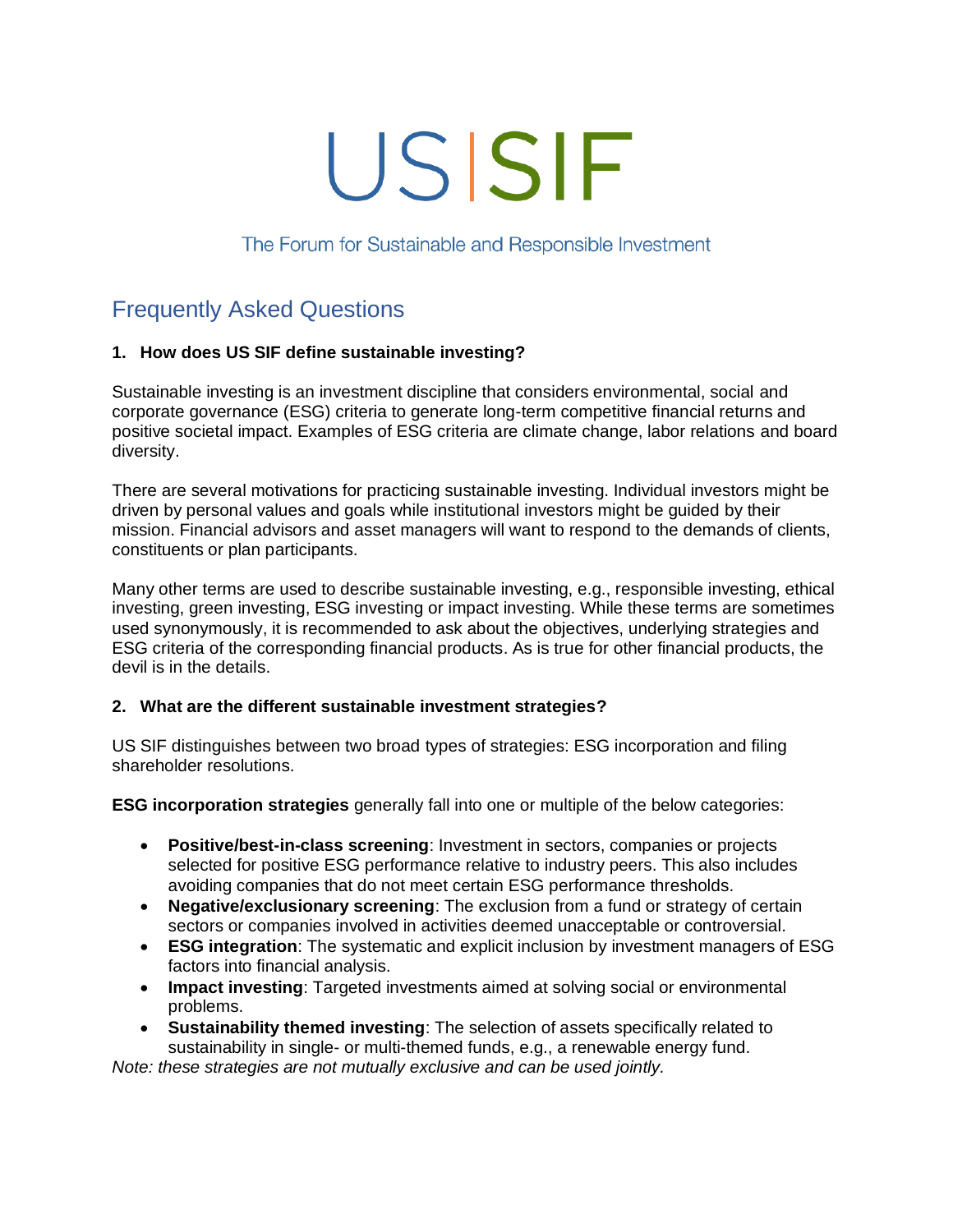The degree to which investors and asset managers use ESG criteria to influence their selection of assets can vary widely, even if they apply a similar strategy. The choice of ESG criteria and the importance attributed to each one can also diverge from one investor/asset manager to another.

Shareholders in publicly traded companies are entitled to file **shareholder resolutions**, or proposals, to the company management to be voted on in the next annual meeting. These resolutions may pertain to company policies and procedures, corporate governance or issues of social or environmental concern. Shareholder resolutions are a meaningful way for shareholders to encourage corporate responsibility and discourage company practices that are unsustainable or unethical. A shareholder resolution does not need to win a majority of the shares voted to succeed in persuading management to adopt some or all of the requested changes.

Investors and asset managers may pursue a strategy that involves both ESG incorporation strategies and filing shareholder resolutions. These, too, are not mutually exclusive approaches and can be used jointly.

# 3. **What does investor engagement (advocacy/proxy voting) look like in practice?**

Investor engagement consists of the actions investors take to present their concerns to a company. Investors engage by:

- Communicating directly with issuers through letters, meetings or investor networks and asking questions regarding companies' ESG policies, issues that could pose a risk to the business, information disclosures or company practices. These engagements often take place behind closed doors.
- Filing or co-filing shareholder resolutions on ESG issues, as the shareholders of publicly traded companies.
- Voting proxies in a manner that advances ESG issues. Each year, companies seek votes from shareholders on items pending on their annual proxy statements, including approval of their boards of directors. The proxy system is often the principal means for shareowners to weigh in on important issues.

Investor engagement can be applied in parallel to one or multiple ESG incorporation strategies.

# **4. Do sustainable investors sacrifice returns for investing with their values?**

There is a growing body of evidence that shows that investing using ESG criteria leads to similar, if not better, financial results. See: [https://www.ussif.org/performance.](https://www.ussif.org/performance)

Some investors, predominantly mission-oriented institutional investors and high-net worth individuals, might choose to seek more impact in exchange for concessionary financial returns.

#### **5. Why have sustainable investment assets grown so much?**

There are multiple reasons for the growth in sustainable investment assets:

1. For money managers, minimizing risk and addressing client demand are the driving factors behind an increased uptake of sustainable investing practices.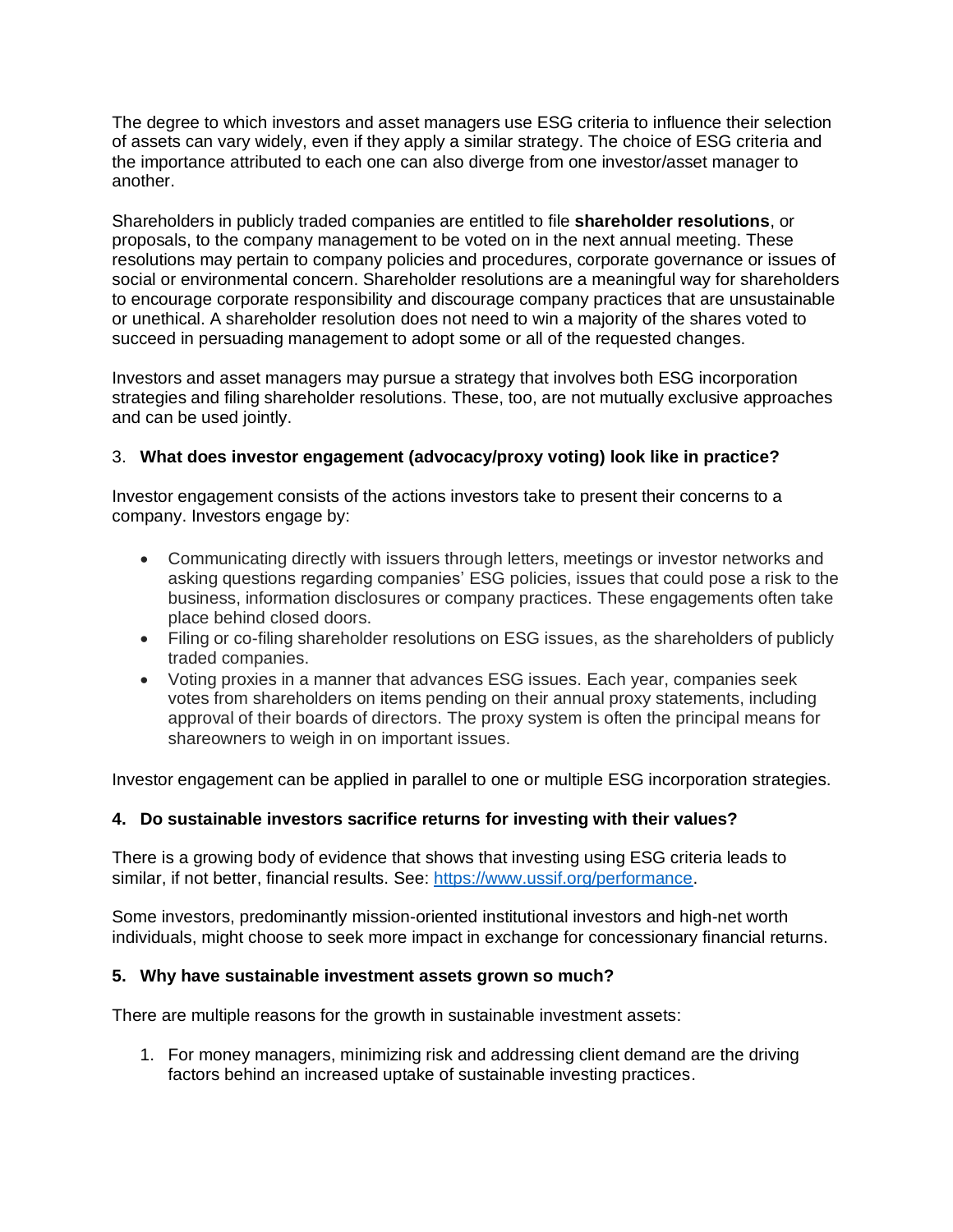- 2. For institutional investors, fulfilling missions as well as pursuing social or environmental objectives are the top motivations leading to the application of sustainable investing strategies.
- 3. For individual investors, multiple factors come to play:
	- $\circ$  Growing concerns about specific ESG issues such as racial justice. inequality, climate change, pollution, corruption, etc.
	- o A greater availability of investment products that factor in ESG criteria.
	- o A growing number of studies finding that sustainable investments often outperform conventional investments.

# **6. How is the impact of investments measured?**

Impact measurement standards and capabilities vary across asset classes, making the availability of impact data uneven. Moreover, how much an investment can contribute to generating a positive impact and to what degree that impact can be attributed to the investment, will also vary across asset classes and investment products.

Investors can check whether their investments have had an impact by asking themselves: "Would this change (in people's lives, in the state of the environment, in a company's operations, etc.) have occurred without my investment?" If the answer is no, they can confidently claim that their investment had an impact.

An example of an impact measurement framework used predominantly in private markets is the [Impact Management Project.](http://www.impactmanagementproject.com/) Its framework utilizes five dimensions of impact and provides the ability to communicate on impact to diverse stakeholders. More information can be found [here.](https://impactmanagementproject.com/impact-management/impact-management-norms/)

# **7. How do I get started/how can investors learn more?**

Interested individuals and organizations can learn more by taking one of US SIF's [courses](https://www.ussif.org/courses) on sustainable investing. Additionally, US SIF has published guides for [retail investors,](https://www.ussif.org/files/Publications/USSIF_individualinvestors_sustainableinvesting.pdf) institutional [asset owners,](https://www.ussif.org/store_product.asp?prodid=39) [financial advisors](https://www.ussif.org/store_product.asp?prodid=45) and [money managers.](https://www.ussif.org/store_product.asp?prodid=36)

Additionally, speaking with a financial advisor specialized in sustainable investing could help investors get started. [US SIF's Financial Directory](https://www.ussif.org/AF_MemberDirectory.asp) lists financial planners, advisors and brokers offering sustainable investing services.

# **8. Is ESG investing a way to reduce risk in a portfolio?**

Multiple research [reports](https://www.ussif.org/performance) have found that incorporating ESG into investments strategies can reduce portfolio risks. Asset managers use ESG criteria for many reasons but reducing longterm risk is one of the main ones.

Many organizations have mapped the material impact of ESG factors across industries. Here is an example from the Sustainable Accounting Standards Board (SASB): [SASB Materiality Map](https://materiality.sasb.org/)

#### **9. Can sustainable investors achieve change through investments alone? What role do policy makers play?**

It depends on the size of the problem that requires change, on the type of solution offered and on the investors' strategies. A very small and local problem, e.g., the absence of a recycling facility, might be easily solvable through investments. Much larger issues, so called "wicked